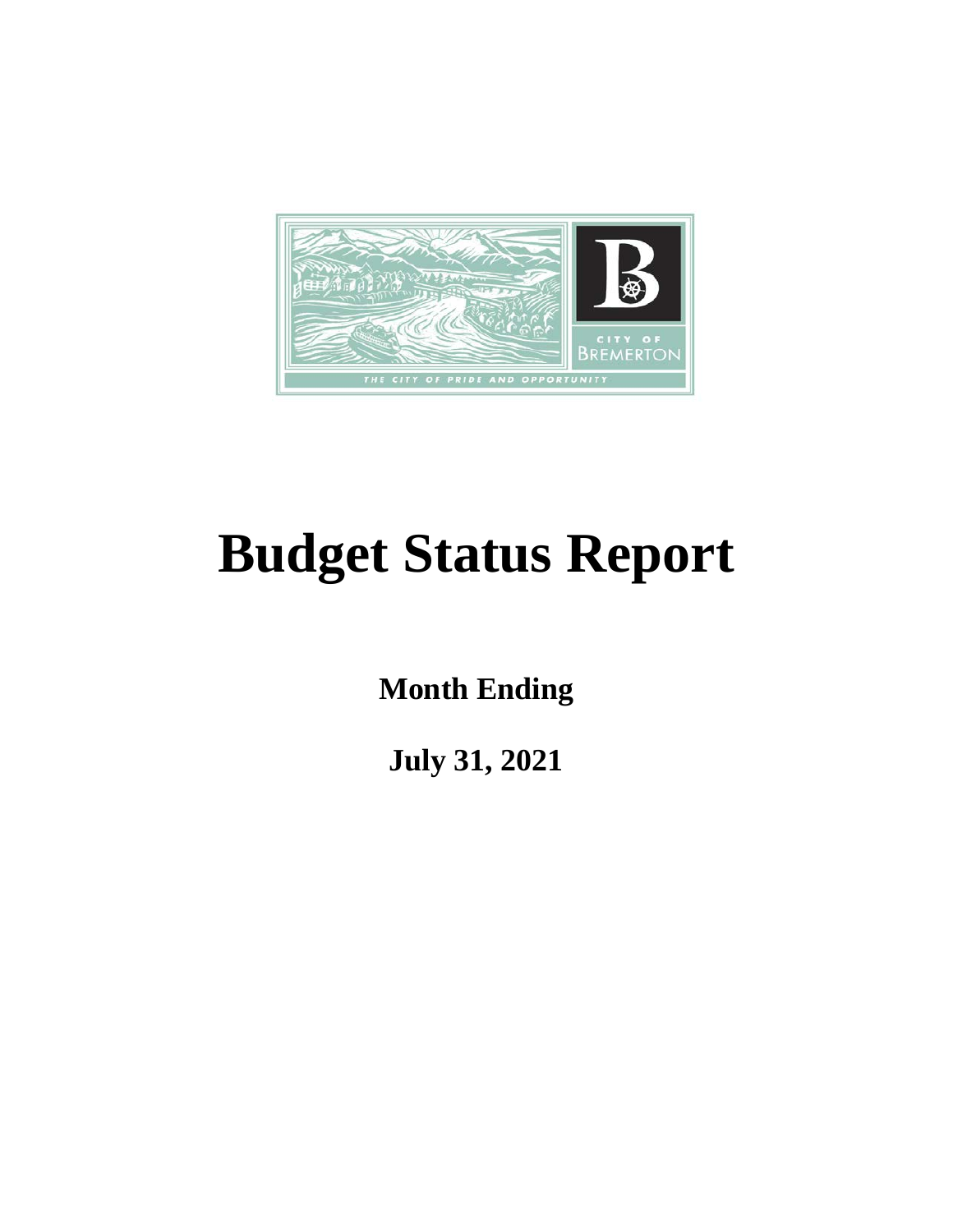

# **Monthly Revenue and Expenditure Summary General Fund**

|     |                                 |                                       | <b>Year to Date</b>                 |                                           | <b>Monthly</b>                                                           |                                                   |                                  |                                                       |                                      |                                                                              |  |  |
|-----|---------------------------------|---------------------------------------|-------------------------------------|-------------------------------------------|--------------------------------------------------------------------------|---------------------------------------------------|----------------------------------|-------------------------------------------------------|--------------------------------------|------------------------------------------------------------------------------|--|--|
|     | <b>Revenue</b><br><b>Budget</b> | <b>Revenue</b><br><b>Year to Date</b> | <b>Expenditure</b><br><b>Budget</b> | <b>Expenditure</b><br><b>Year to Date</b> | <b>YTD</b><br><b>Variance</b><br><b>Revenue vs</b><br><b>Expenditure</b> | <b>Monthly</b><br><b>Revenue</b><br><b>Budget</b> | <b>Monthly</b><br><b>Revenue</b> | <b>Monthly</b><br><b>Expenditure</b><br><b>Budget</b> | <b>Monthly</b><br><b>Expenditure</b> | <b>Monthly</b><br><b>Variance</b><br><b>Revenue vs</b><br><b>Expenditure</b> |  |  |
| Jan | $\frac{1}{2}$<br>3,404,947      | 3,322,172<br>\$                       | $\mathbb{S}$<br>4,405,660 \$        | 4,454,077                                 | (1, 131, 905)<br>\$                                                      | \$3,404,947                                       | \$3,322,172                      | \$4,405,660                                           | 4,454,077<br>$\mathbb{S}$            | \$(1,131,905)                                                                |  |  |
| Feb | 6,352,567                       | 6,690,708                             | 8,292,254                           | 7,833,588                                 | (1, 142, 880)                                                            | 2,947,620                                         | 3,368,536                        | 3,886,594                                             | 3,379,511                            | (10, 975)                                                                    |  |  |
| Mar | 9,275,757                       | 9,564,264                             | 12,467,224                          | 11,492,772                                | (1,928,507)                                                              | 2,923,190                                         | 2,873,556                        | 4,174,970                                             | 3,659,184                            | (785, 628)                                                                   |  |  |
| Apr | 12,495,549                      | 13,596,095                            | 16,418,907                          | 15,429,982                                | (1,833,887)                                                              | 3,219,792                                         | 4,031,831                        | 3,951,683                                             | 3,937,210                            | 94,621                                                                       |  |  |
| May | 19,378,479                      | 20,916,191                            | 20,440,057                          | 18,970,643                                | 1,945,548                                                                | 6,882,929                                         | 7,320,096                        | 4,021,150                                             | 3,540,661                            | 3,779,434                                                                    |  |  |
| Jun | 22,646,493                      | 29,806,072                            | 24,556,149                          | 22,826,369                                | 6,979,703                                                                | 3,268,015                                         | 8,889,881                        | 4,116,092                                             | 3,855,726                            | 5,034,155                                                                    |  |  |
| Jul | 25,845,284                      | 33,295,341                            | 28,879,387                          | 26,648,927                                | 6,646,413                                                                | 3,198,791                                         | 3,489,269                        | 4,323,237                                             | 3,822,559                            | (333, 290)                                                                   |  |  |
| Aug | 28,558,331                      |                                       | 32,891,615                          |                                           |                                                                          | 2,713,047                                         |                                  | 4,012,228                                             |                                      |                                                                              |  |  |
| Sep | 31,328,346                      |                                       | 37,107,304                          |                                           |                                                                          | 2,770,015                                         |                                  | 4,215,690                                             |                                      |                                                                              |  |  |
| Oct | 34,749,824                      |                                       | 41,341,681                          |                                           |                                                                          | 3,421,478                                         |                                  | 4,234,376                                             |                                      |                                                                              |  |  |
| Nov | 41,077,262                      |                                       | 45,409,401                          |                                           |                                                                          | 6,327,438                                         |                                  | 4,067,720                                             |                                      |                                                                              |  |  |
| Dec | 45,080,705                      |                                       | 49,295,144                          |                                           |                                                                          | 4,003,443                                         |                                  | 3,885,743                                             |                                      |                                                                              |  |  |

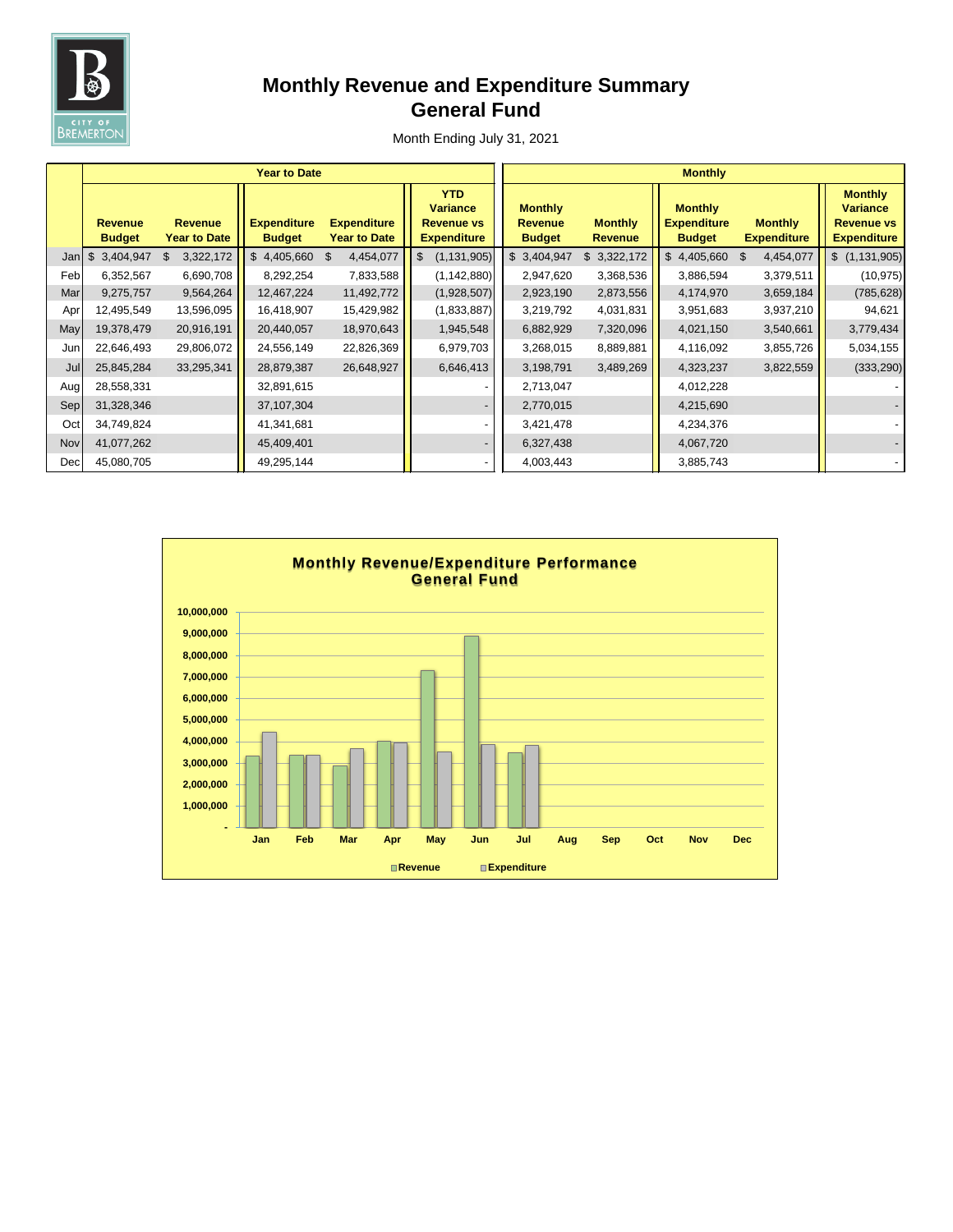

# **General Fund Expenditures By Department**

|                              | <b>Personnel</b>   |            |                             |                    | <b>Supplies</b> |                             |                 | <b>Capital &amp; Transfers</b> |                 |                       | <b>Total</b>     |                 |  |
|------------------------------|--------------------|------------|-----------------------------|--------------------|-----------------|-----------------------------|-----------------|--------------------------------|-----------------|-----------------------|------------------|-----------------|--|
|                              | <b>Budget</b>      | <b>YTD</b> | $\frac{9}{6}$<br><b>YTD</b> | <b>Budget</b>      | <b>YTD</b>      | $\frac{9}{6}$<br><b>YTD</b> | <b>Budget</b>   | <b>YTD</b>                     | ℅<br><b>YTD</b> | <b>Budget</b>         | <b>YTD</b>       | %<br><b>YTD</b> |  |
| <b>City Council</b>          | $345,200$ \$<br>\$ | 202,011    | 58.52% \$                   | $63,365$ \$        | 26,666          | 42.08% \$                   | $\blacksquare$  | \$                             |                 | 408,565<br>$\sqrt{3}$ | \$<br>228,676    | 55.97%          |  |
| Executive                    | 273,500            | 163,948    | 59.94%                      | 74,022             | 23,999          | 32.42%                      |                 |                                |                 | 347,522               | 187,947          | 54.08%          |  |
| <b>Financial Services</b>    | 1,259,300          | 730,401    | 58.00%                      | 358,603            | 102,669         | 28.63%                      |                 |                                |                 | 1,617,903             | 833,070          | 51.49%          |  |
| <b>City Attorney</b>         | 1,395,600          | 764,853    | 54.80%                      | 245,915            | 93,233          | 37.91%                      |                 |                                |                 | 1,641,515             | 858,085          | 52.27%          |  |
| <b>Human Resources</b>       | 502,500            | 295,787    | 58.86%                      | 253,385            | 90,097          | 35.56%                      |                 |                                |                 | 755,885               | 385,884          | 51.05%          |  |
| <b>Community Development</b> | 1,820,700          | 1,101,833  | 60.52%                      | 941,680            | 171,885         | 18.25%                      | 75,000          | 43,750                         | 58.33%          | 2,837,380             | 1,317,468        | 46.43%          |  |
| <b>Municipal Court</b>       | 983,000            | 584,871    | 59.50%                      | 544,581            | 319,436         | 58.66%                      |                 |                                |                 | 1,527,581             | 904,307          | 59.20%          |  |
| <b>City Auditor</b>          | 88,400             | 52,837     | 59.77%                      | 6,915              | 3,272           | 47.31%                      |                 |                                |                 | 95,315                | 56,109           | 58.87%          |  |
| <b>Police Department</b>     | 10,931,400         | 5,881,892  | 53.81%                      | 1,844,172          | 838,987         | 45.49%                      |                 |                                |                 | 12,775,572            | 6,720,879        | 52.61%          |  |
| <b>Fire Department</b>       | 10,718,900         | 6,337,630  | 59.13%                      | 1,367,511          | 641,142         | 46.88%                      |                 |                                |                 | 12,086,411            | 6,978,772        | 57.74%          |  |
| Pension                      | 1,479,400          | 862,347    | 58.29%                      | 407,000            | 217,635         | 53.47%                      |                 |                                |                 | 1,886,400             | 1,079,982        | 57.25%          |  |
| <b>General Facilities</b>    | 510,500            | 320,799    | 62.84%                      | 887,975            | 434,040         | 48.88%                      | 540,000         | 360                            | 0.07%           | 1,938,475             | 755,199          | 38.96%          |  |
| Parks Department             | 2,227,800          | 1,294,312  | 58.10%                      | 847,334            | 333,100         | 39.31%                      | 132,700         | 132,700                        | 100.00%         | 3,207,834             | 1,760,112        | 54.87%          |  |
| Engineering                  | 2,699,400          | 1,391,287  | 51.54%                      | 351,752            | 165,302         | 46.99%                      |                 |                                |                 | 3,051,152             | 1,556,589        | 51.02%          |  |
| Non-Departmental             | 199,200            |            | N/A                         | 3,767,634          | 2,238,506       | 59.41%                      | 1,150,800       | 787,342                        | 68.42%          | 5,117,634             | 3,025,847        | 59.13%          |  |
| <b>Total</b>                 | 35,434,800         | 19,984,807 | 56.40%                      | 11,961,844<br>- \$ | 5,699,969<br>S. | 47.65%                      | \$<br>1,898,500 | 964,152<br>S.                  | 50.78%          | 49,295,144            | 26,648,927<br>\$ | 54.06%          |  |



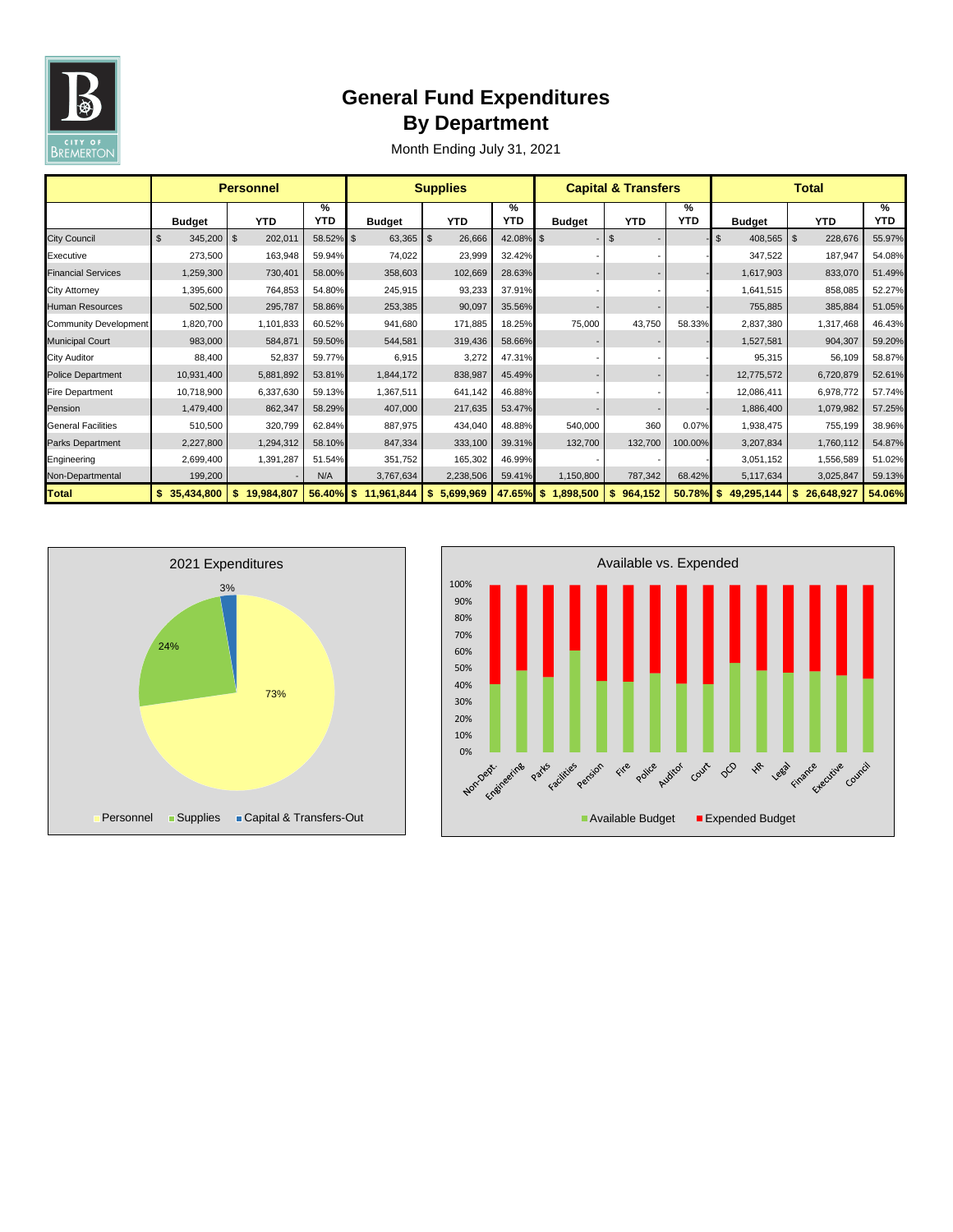

## **REVENUES - GENERAL FUND BUDGET ESTIMATE & ACTUAL RECEIPTS**

Month Ending July 31, 2021

| <b>REVENUE</b><br><b>REVENUE</b><br>10,241,852<br>5,579,766<br>6,163,469<br>9,377,236<br>2,900,000<br>2,439,939<br>4,541,000<br>2,687,775<br>5,663,106<br>3,292,769<br>810,000<br>547,597<br>33,533,194<br>20,711,315<br>1,388,550<br>1,045,481<br>1,979,196<br>6,819,267 | <b>COLLECTED</b><br>54.48%<br>65.73%<br>84.14%<br>59.19%<br>58.14%<br>67.60%<br>61.76%<br>75.29%<br>344.55% | <b>BALANCE</b><br>4,662,086<br>3,213,767<br>460,061<br>1,853,225<br>2,370,337<br>262,403<br>12,821,879<br>343,069<br>(4,840,071) |
|---------------------------------------------------------------------------------------------------------------------------------------------------------------------------------------------------------------------------------------------------------------------------|-------------------------------------------------------------------------------------------------------------|----------------------------------------------------------------------------------------------------------------------------------|
|                                                                                                                                                                                                                                                                           |                                                                                                             |                                                                                                                                  |
|                                                                                                                                                                                                                                                                           |                                                                                                             |                                                                                                                                  |
|                                                                                                                                                                                                                                                                           |                                                                                                             |                                                                                                                                  |
|                                                                                                                                                                                                                                                                           |                                                                                                             |                                                                                                                                  |
|                                                                                                                                                                                                                                                                           |                                                                                                             |                                                                                                                                  |
|                                                                                                                                                                                                                                                                           |                                                                                                             |                                                                                                                                  |
|                                                                                                                                                                                                                                                                           |                                                                                                             |                                                                                                                                  |
|                                                                                                                                                                                                                                                                           |                                                                                                             |                                                                                                                                  |
|                                                                                                                                                                                                                                                                           |                                                                                                             |                                                                                                                                  |
|                                                                                                                                                                                                                                                                           |                                                                                                             |                                                                                                                                  |
|                                                                                                                                                                                                                                                                           |                                                                                                             |                                                                                                                                  |
| 6,326,365<br>3,853,571                                                                                                                                                                                                                                                    | 60.91%                                                                                                      | 2,472,794                                                                                                                        |
| 995,900<br>697,900                                                                                                                                                                                                                                                        | 70.08%                                                                                                      | 298,000                                                                                                                          |
| 316,500<br>167,807                                                                                                                                                                                                                                                        | 53.02%                                                                                                      | 148,693                                                                                                                          |
|                                                                                                                                                                                                                                                                           | 0.00%                                                                                                       | 541,000                                                                                                                          |
|                                                                                                                                                                                                                                                                           |                                                                                                             | (1,036,515)                                                                                                                      |
|                                                                                                                                                                                                                                                                           |                                                                                                             |                                                                                                                                  |
|                                                                                                                                                                                                                                                                           |                                                                                                             | 11,785,364                                                                                                                       |
|                                                                                                                                                                                                                                                                           | 541,000<br>11,547,511                                                                                       | 12,584,026<br>108.98%<br>45,080,705<br>73.86%<br>33,295,341                                                                      |

*Note: Time Elapsed 58%*



# **REVENUES - GENERAL FUND**

**\_\_\_\_\_\_\_\_\_\_\_\_\_\_\_\_\_\_\_\_\_\_\_\_\_\_\_\_\_\_\_\_\_\_\_\_\_\_\_\_\_\_\_\_\_\_\_\_\_\_\_\_\_\_**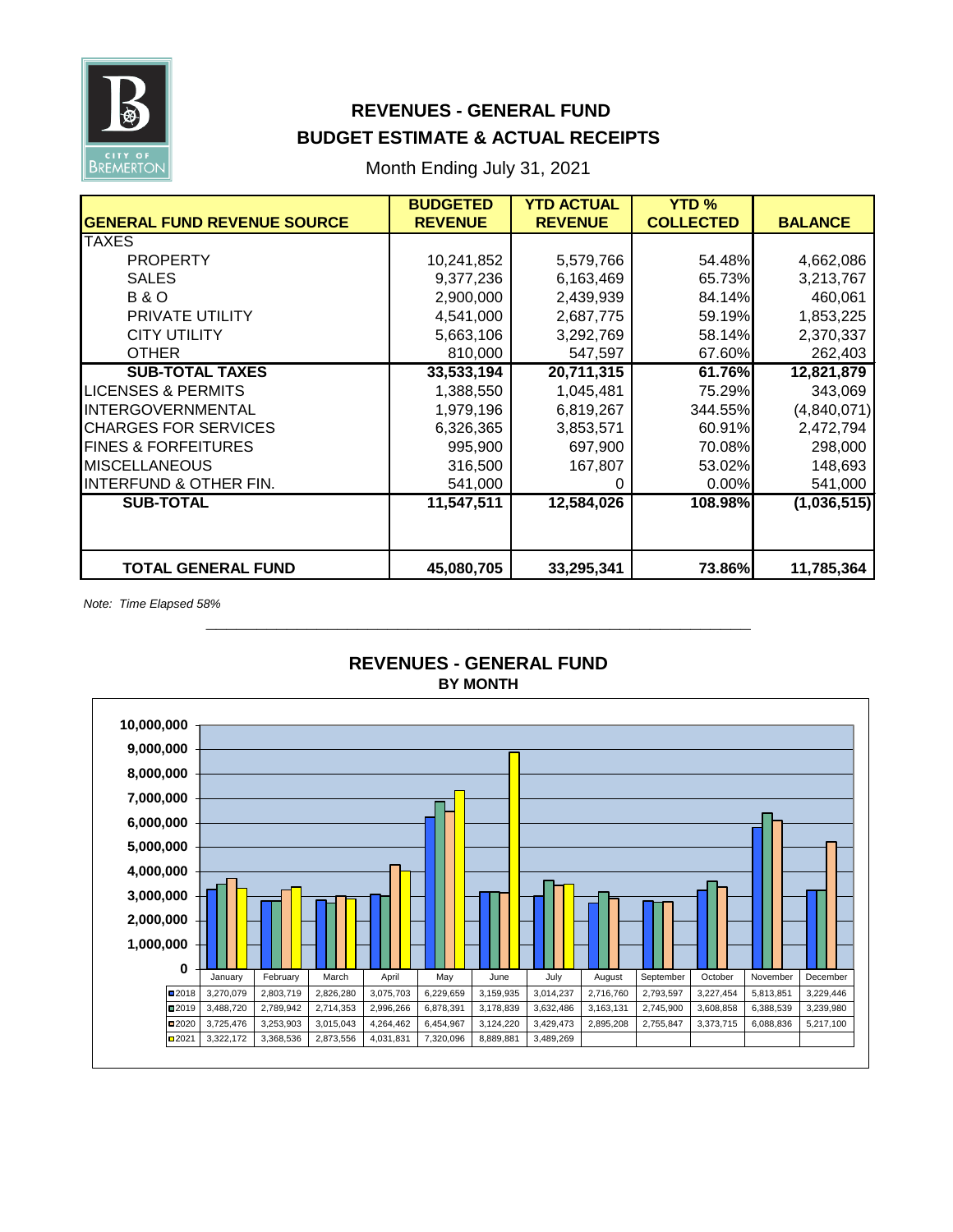

### **EXPENDITURES - GENERAL FUND BY DEPARTMENT**

# Month Ending July 31, 2021

|                                | <b>ANNUAL</b>       | <b>YTD</b>          |                 |                |
|--------------------------------|---------------------|---------------------|-----------------|----------------|
|                                | <b>BUDGETED</b>     | <b>ACTUAL</b>       | $\frac{9}{6}$   |                |
| <b>DEPARTMENT</b>              | <b>EXPENDITURES</b> | <b>EXPENDITURES</b> | <b>EXPENDED</b> | <b>BALANCE</b> |
| <b>CITY COUNCIL</b>            | 408,565             | 228,676             | 55.97%          | 179,889        |
| <b>EXECUTIVE</b>               | 347,522             | 187,947             | 54.08%          | 159,575        |
| <b>FINANCIAL SERVICES</b>      | 1,617,903           | 833,070             | 51.49%          | 784,833        |
| LEGAL                          | 1,641,515           | 858,085             | 52.27%          | 783,430        |
| <b>HUMAN RESOURCES</b>         | 755,885             | 385,884             | 51.05%          | 370,002        |
| <b>COMMUNITY DEVELOPMENT</b>   | 2,837,380           | 1,317,468           | 46.43%          | 1,519,912      |
| <b>MUNICIPAL COURT</b>         | 1,527,581           | 904,307             | 59.20%          | 623,274        |
| <b>CITY AUDITOR</b>            | 95,315              | 56,109              | 58.87%          | 39,206         |
| <b>POLICE DEPARTMENT</b>       | 12,775,572          | 6,720,879           | 52.61%          | 6,054,693      |
| <b>FIRE DEPARTMENT</b>         | 12,086,411          | 6,978,772           | 57.74%          | 5,107,639      |
| POLICE & FIRE PENSION          | 1,886,400           | 1,079,982           | 57.25%          | 806,418        |
| <b>GENERAL FACILITIES</b>      | 1,938,475           | 755,199             | 38.96%          | 1,183,276      |
| <b>PARKS &amp; RECREATION</b>  | 3,207,834           | 1,760,112           | 54.87%          | 1,447,722      |
| <b>ENGINEERING</b>             | 3,051,152           | 1,556,589           | 51.02%          | 1,494,563      |
| MISCELLANEOUS NON-DEPARTMENTAL | 5,117,634           | 3,025,847           | 59.13%          | 2,091,787      |
| <b>SUB-TOTAL</b>               | 49,295,144          | 26,648,927          | 54.06%          | 22,646,217     |
|                                |                     |                     |                 |                |
| <b>TOTAL</b>                   | 49,295,144          | 26,648,927          | 54.06%          | 22,646,217     |

*Note: Time Elapsed 58%*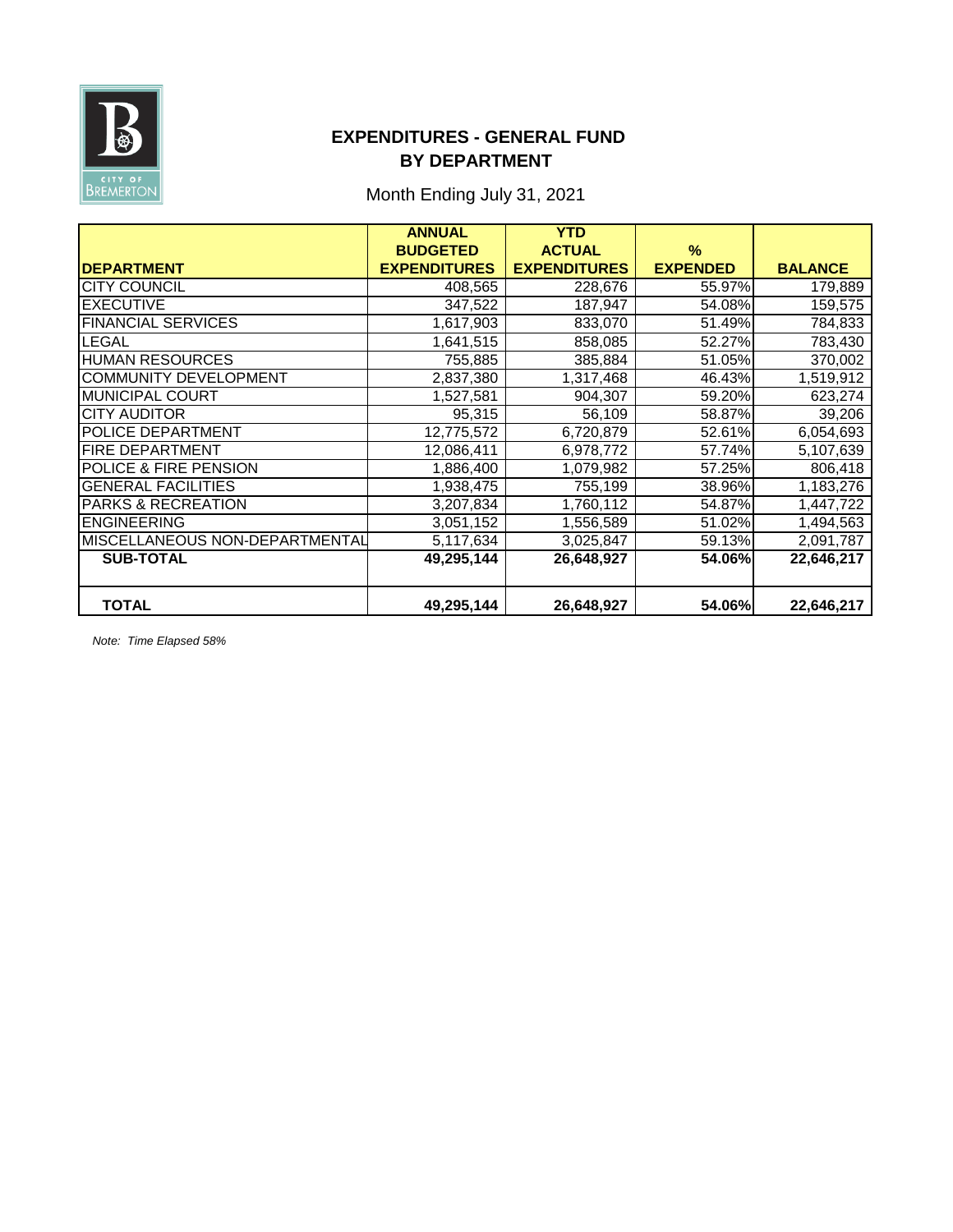

# **REVENUES - ALL FUNDS**

Month Ending July 31, 2021

|                                    | <b>TOTAL</b>       | <b>YTD</b>             |                 |
|------------------------------------|--------------------|------------------------|-----------------|
|                                    | <b>BUDGETED</b>    | <b>ACTUAL</b>          | <b>YTD%</b>     |
| <b>FUNDS</b>                       | <b>REVENUES</b>    | <b>REVENUES</b>        | <b>RECEIVED</b> |
| <b>GENERAL</b>                     | 45,080,705         | 33,295,341             | 73.86%          |
| <b>STREET</b>                      | 2,509,423          | 1,437,153              | 57.27%          |
| <b>CONTINGENCY RESERVE</b>         | 144,800            | 82,038                 | 56.66%          |
| <b>LODGING TAX</b>                 | 474,000            | 276,599                | 58.35%          |
| PARKING SYSTEM                     | 1,650,331          | 895,962                | 54.29%          |
| <b>CDBG</b>                        | 947,000            | 55,502                 | 5.86%           |
| ABATEMENT REVOLVING                | 25,500             | 32,059                 | 125.72%         |
| POLICE SPECIAL PROJECTS            | 8,500              | 264,552                | 3112.38%        |
| PUBLIC ACCESS TELEVISION           | 446,607            | 322,252                | 72.16%          |
| <b>GIFT &amp; DONATION FUND</b>    | 2,100              | 4,646                  | 221.25%         |
| <b>TRIAL IMPROVEMENT</b>           | 18,600             | 11,231                 | 60.38%          |
| ONE PERCENT FOR ART                | 1,700              | 51                     | 3.03%           |
| CONFERENCE CENTER OPER.            | 1,379,438          | 366,708                | 26.58%          |
| 2010 UTGO                          | 901,000            | 493,891                | 54.82%          |
| 2010 GOVERNMENT CENTER LTGO        | 331,000            | 331,441                | 100.13%         |
| 2015 PUBLIC SAFETY BOND            | 550,750            | 301,708                | 54.78%          |
| 2019 REFUNDING LTGO                | 480,600            | 210,808                | 43.86%          |
| GENERAL GOV'T CAPITAL IMPROVEMENT  | 1,690,000          | 1,833,398              | 108.49%         |
| PARK FACILITIES CONST.             | 1,272,550          | 212,394                | 16.69%          |
| RESIDENTIAL STREET CAPITAL         | 1,341,301          | 734,329                | 54.75%          |
| TRANSPORTATION CAPITAL PROJECTS    | 10,286,817         | 792,598                | 7.70%           |
| FIRE PUBLIC SAFETY CAPITAL         | 0                  | 596                    | N/A             |
| AFFORDABLE HOUSING CAPITAL FUND    | 100,000            | 100,414                | 100.41%         |
| <b>WATER UTILITY</b>               | 15,498,857         | $\overline{9,}255,248$ | 59.72%          |
| <b>WATER CAPITAL</b>               | 3,605,600          | 4,841,087              | 134.27%         |
| <b>GOLD MTN GOLF COMPLEX</b>       | 4,758,835          | 2,749,530              | 57.78%          |
| <b>WASTEWATER UTILITY</b>          | 16,537,038         | 9,783,634              | 59.16%          |
| <b>WASTEWATER CAPITAL</b>          | 7,995,600          | 1,931,208              | 24.15%          |
| STORMWATER UTILITY                 | 4,995,006          | 2,870,810              | 57.47%          |
| STORMWATER CAPITAL                 | $\sqrt{4,062,929}$ | 1,183,166              | 29.12%          |
| UTILITY DEBT RESERVE               | 22,000             | 6,994                  | 31.79%          |
| <b>RISK MANAGEMENT</b>             | 2,207,829          | 1,171,573              | 53.06%          |
| EMPLOYMENT SECURITY                | 4,000              | 27,403                 | 685.06%         |
| <b>ACCUMULATED LEAVE LIABILITY</b> | 582,500            | 263,968                | 45.32%          |
| <b>ER&amp;R OPERATIONS</b>         | 1,793,219          | 874, 175               | 48.75%          |
| <b>ER&amp;R RESERVES</b>           | 1,489,943          | 952,514                | 63.93%          |
| <b>INFORMATION TECHNOLOGY</b>      | 1,766,000          | 1,035,321              | 58.63%          |
| <b>TOTAL CITY FUNDS</b>            | 134,962,078        | 79,002,306             | 58.54%          |

*Note: Time Elapsed 58%*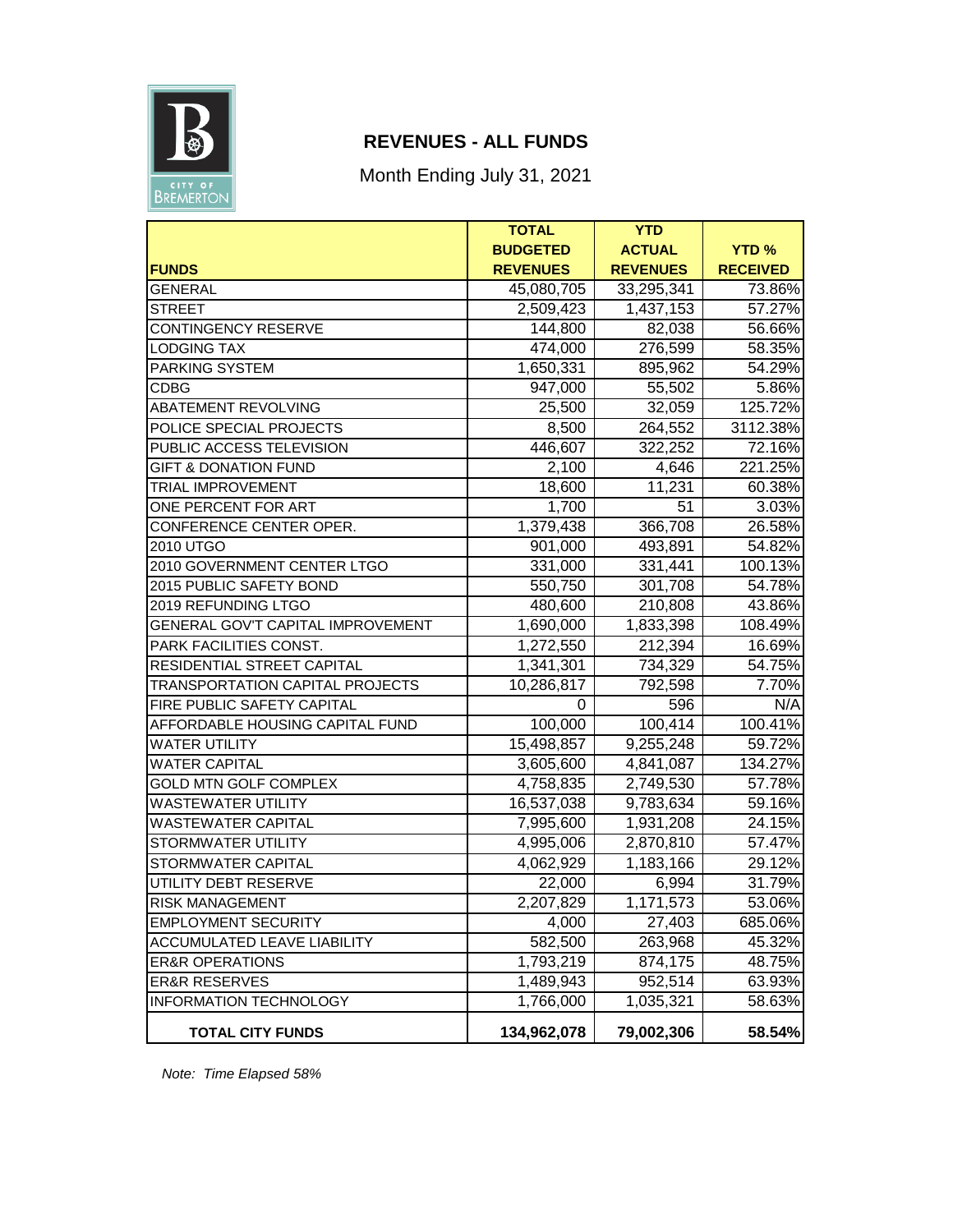

### **EXPENDITURES - ALL FUNDS**

Month Ending July 31, 2021

|                                        | <b>TOTAL</b>        | <b>YTD</b>          |                 |
|----------------------------------------|---------------------|---------------------|-----------------|
|                                        | <b>BUDGETED</b>     | <b>ACTUAL</b>       | <b>YTD %</b>    |
| <b>FUNDS</b>                           | <b>EXPENDITURES</b> | <b>EXPENDITURES</b> | <b>EXPENDED</b> |
| <b>GENERAL</b>                         | 49,295,144          | 26,648,927          | 54.06%          |
| <b>STREET</b>                          | 2,825,254           | 1,512,255           | 53.53%          |
| <b>LODGING TAX</b>                     | 600,000             | 220,833             | 36.81%          |
| <b>PARKING SYSTEM</b>                  | 1,743,479           | 692,271             | 39.71%          |
| <b>CDBG</b>                            | 946,995             | 243,817             | 25.75%          |
| ABATEMENT REVOLVING                    | 241,100             | 40,956              | 16.99%          |
| POLICE SPECIAL PROJECTS                | 203,868             | 15,543              | 7.62%           |
| PUBLIC ACCESS TELEVISION               | 494,075             | 265,328             | 53.70%          |
| <b>GIFT &amp; DONATION FUND</b>        | 17,000              | 552                 | 3.25%           |
| <b>TRIAL IMPROVEMENT</b>               | 27,500              | 842                 | 3.06%           |
| ONE PERCENT FOR ART                    | 9,000               | 500                 | 5.56%           |
| CONFERENCE CENTER OPERATING            | 1,259,272           | 382,389             | 30.37%          |
| 2010 UTGO                              | 856,088             | 100,394             | 11.73%          |
| 2010 GOVERNMENT CENTER LTGO            | 331,113             | 330,813             | 99.91%          |
| 2015 PUBLIC SAFETY BOND                | 500,550             | 42,625              | 8.52%           |
| 2019 REFUNDING LTGO                    | 530,844             | 53,292              | 10.04%          |
| <b>GEN GOV'T CAPITAL IMP</b>           | 2,126,544           | 405,000             | 19.04%          |
| PARK FACILITIES CONSTRUCTION           | 1,304,150           | 141,590             | 10.86%          |
| <b>RESIDENTIAL STREET CAPITAL</b>      | 1,438,428           | 580,232             | 40.34%          |
| <b>TRANSPORTATION CAPITAL PROJECTS</b> | 10,743,548          | 1,362,828           | 12.69%          |
| FIRE PUBLIC SAFETY CAPITAL             | 792,163             | 273,163             | 34.48%          |
| AFFORDABLE HOUSING CAPITAL FUND        | 100,000             | 0                   | 0.00%           |
| <b>WATER UTILITY</b>                   | 16,030,472          | 8,162,712           | 50.92%          |
| <b>WATER CAPITAL</b>                   | 6,842,085           | 840,107             | 12.28%          |
| <b>GOLD MOUNTAIN GOLF COMPLEX</b>      | 4,651,435           | 2,230,798           | 47.96%          |
| <b>WASTEWATER UTILITY</b>              | 17,148,347          | 8,984,561           | 52.39%          |
| <b>WASTEWATER CAPITAL</b>              | 9,041,446           | 913,582             | 10.10%          |
| <b>STORMWATER UTILITY</b>              | 5,080,979           | 2,739,783           | 53.92%          |
| <b>STORMWATER CAPITAL</b>              | 5,417,195           | 247,337             | 4.57%           |
| <b>RISK MANAGEMENT</b>                 | 2,202,829           | 2,000,793           | 90.83%          |
| <b>EMPLOYMENT SECURITY</b>             | 80,000              | 2,004               | 2.51%           |
| ACCUMULATED LEAVE LIABILITY            | 588,700             | 308,974             | 52.48%          |
| <b>ER&amp;R OPERATIONS</b>             | 1,790,369           | 932,738             | 52.10%          |
| <b>ER&amp;R RESERVES</b>               | 1,169,718           | 624,940             | 53.43%          |
| <b>INFORMATION TECHNOLOGY</b>          | 1,764,196           | 1,139,525           | 64.59%          |
| <b>TOTAL ALL FUNDS</b>                 | 148,193,886         | 62,442,007          | 42.14%          |

*Note: Time Elapsed 58%*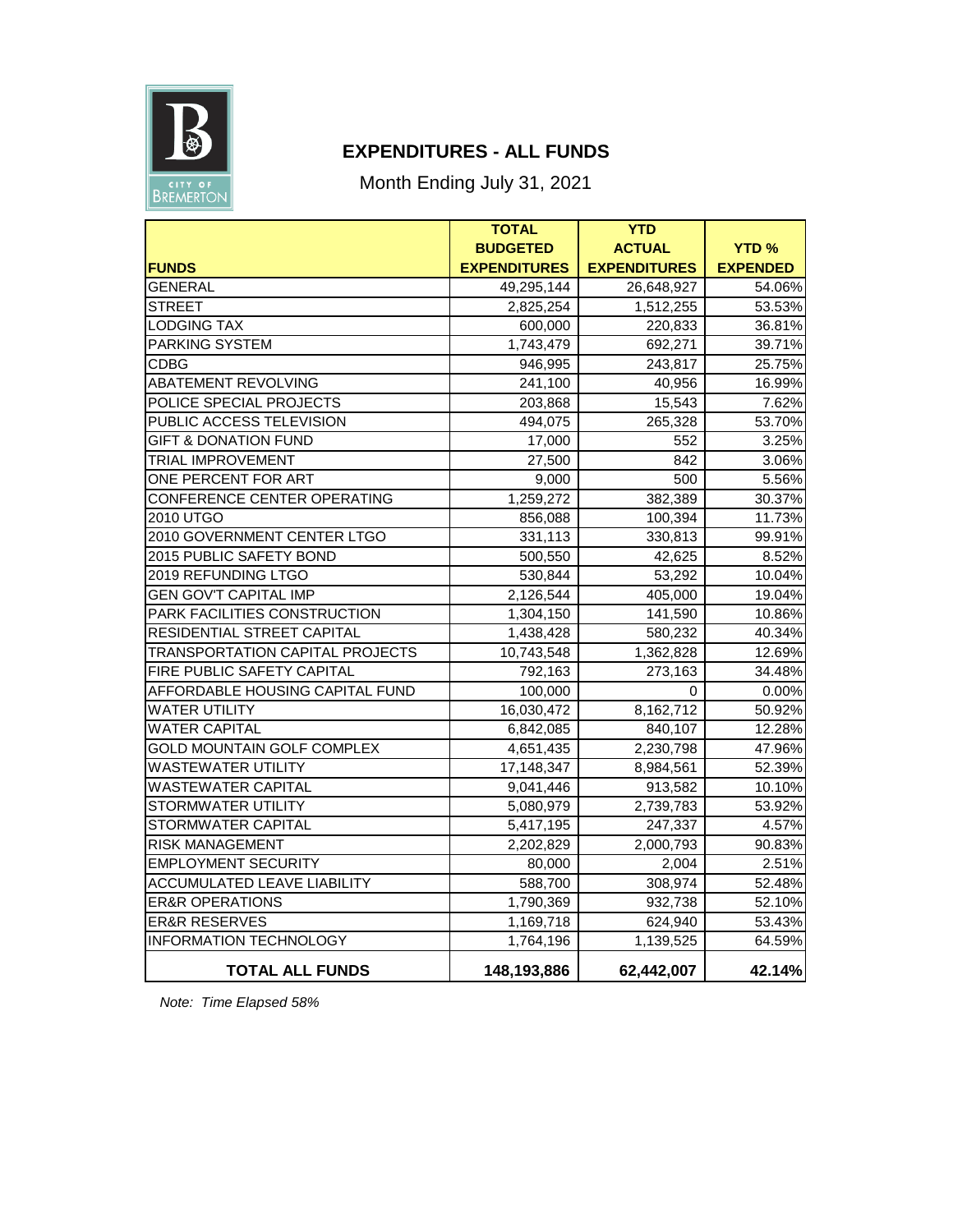

#### **CASH FLOW ACTIVITY - ALL FUNDS**

Month Ending July 31, 2021

|                                    | <b>BEGINNING</b>    |                 |                      | <b>ENDING</b>      |
|------------------------------------|---------------------|-----------------|----------------------|--------------------|
| <b>FUND</b>                        | <b>CASH AND</b>     |                 |                      | <b>CASH AND</b>    |
|                                    | <b>INVESTMENTS*</b> | <b>RECEIPTS</b> | <b>DISBURSEMENTS</b> | <b>INVESTMENTS</b> |
| 001 GENERAL                        | 21,190,851          | 5,234,516       | 5,490,538            | 20,934,829         |
| 102 STREET                         | 659,303             | 318,848         | 227,989              | 750,162            |
| 103 CONTINGENCY RESERVE            | 1,589,526           | 10,965          | 0                    | 1,600,491          |
| 104 LODGING TAX FUND               | 317,124             | 53,871          | 33,333               | 337,662            |
| 105 PARKING SYSTEM REVENUE         | 931,589             | 196,190         | 57,742               | 1,070,037          |
| 106 COMMUNITY DEV. BLOCK GRANT     | (65, 610)           | 14,091          | 52,082               | (103, 601)         |
| 108 ABATEMENT REVOLVING            | 369,735             | 234             | 39,156               | 330,813            |
| 110 POLICE SPECIAL PROJECTS        | 658,775             | 8,697           | 2,726                | 664,746            |
| 113 PUBLIC ACCESS TELEVISION       | 751,149             | 89,050          | 46,084               | 794,115            |
| 114 GIFT AND DONATION              | 93,398              | 489             | 257                  | 93,629             |
| 116 TRIAL IMPROVEMENT FUND         | 109,603             | 10              | 484                  | 109,129            |
| 117 ONE PERCENT FOR THE ARTS       | 12,370              | 1               | $\Omega$             | 12,371             |
| 120 CONFERENCE CENTER OPERATIONS   | 336,270             | 21,237          | 27,567               | 329,940            |
| 204 2010 UTGO/LTGO(B)              | 342,932             | 5,841           | 0                    | 348,773            |
| 205 2012 UTGO GVMT CENTER          | 359,508             | 34              | 272,906              | 86,636             |
| 206 2015 PUBLIC SAFETY BOND        | 338,554             | 3,583           | 0                    | 342,138            |
| 207 2019 REFUNDING LTGO            | 322,514             | 60,739          | 0                    | 383,252            |
| 308 GENERAL GOVERNMENT CAPITAL IMP | 5,227,623           | 339,897         | $\Omega$             | 5,567,521          |
| 310 PARK FACILITIES CONSTRUCTION   | 325,365             | 37,066          | 1,954                | 360,477            |
| 314 RESIDENTIAL STREET CAPITAL     | 2,916,774           | 109,341         | 258,825              | 2,767,290          |
| 315 TRANS CAPITAL PROJECTS         | 796,857             | 238,417         | 83,703               | 951,571            |
| 316 FIRE PUBLIC SAFETY CAPITAL     | 693,002             | 115             | 37,230               | 655,887            |
| 318 AFFORDABLE HOUSING             | 103,502             | 10              | $\mathbf 0$          | 103,512            |
| <b>401 WATER UTILITY</b>           | 3,673,632           | 2,128,473       | 1,680,854            | 4,121,251          |
| 404 WATER UTILITY CAPITAL          | 14,872,841          | 656,306         | 83,586               | 15,445,561         |
| 407 GOLD MOUNTAIN GOLF COURSE      | 1,716,207           | 384,558         | 9,480                | 2,091,286          |
| 451 WASTEWATER UTILITY             | 2,262,967           | 1,717,008       | 1,304,838            | 2,675,136          |
| 454 WASTEWATER UTILITY CAPITAL     | 4,302,263           | 228,318         | 80,907               | 4,449,674          |
| <b>481 STORMWATER UTILITY</b>      | 586,658             | 491,812         | 518,845              | 559,625            |
| 484 STORMWATER UTILITY CAPITAL     | 6,481,926           | 184,451         | 52,175               | 6,614,203          |
| 499 UTILITY DEBT SERVICE           | 1,723,057           | 161             | 0                    | 1,723,217          |
| 503 RISK MANAGEMENT                | 1,457,482           | 269,441         | 123,920              | 1,603,002          |
| 504 SELF INSURED MEDICAL           | 36,652              | 0               | 0                    | 36,652             |
| 506 EMPLOYMENT SECURITY            | 205,613             | 6,789           | $\Omega$             | 212,403            |
| 507 ACCUMULATED LEAVE LIABILITY    | 402,209             | 54,207          | 79,935               | 376,481            |
| 509 EQUIPMENT MAINTENANCE          | 77,645              | 174,772         | 153,135              | 99,281             |
| 510 EQUIPMENT RESERVE              | 4,547,496           | 140,064         | 70,202               | 4,617,358          |
| 511 INFORMATION TECHNOLOGY         | 1,119,467           | 191,280         | 186,579              | 1,124,168          |
| 641 SALARY CLEARING                | 644,271             | 3,227,759       | 3,232,874            | 639,156            |
| 643 ADMINISTRATIVE TRUST           | 166,304             | 138,387         | 152,183              | 152,508            |
| 645 WATER/SEWER CLEARING           | (22, 614)           | 3,192,689       | 3,185,420            | (15, 345)          |
| 801 BGCOA                          | (161, 182)          | 4,002           | 25,356               | (182, 536)         |
| 802 GORST COALITION                | 54,402              | 0               | 0                    | 54,402             |
| <b>GRAND TOTAL ALL FUNDS</b>       | 82,528,007          | 19,933,719      | 17,572,866           | 84,888,860         |

The "Cash Flow Activity - All Funds" report provides an overview of the actual cash receipts and disbursements for the month reported for each City fund. The cash flows in a given period will be different than the monthly "Revenues/Expenditures - All Funds" because the disbursements and receipts on a cash flow basis will include payments that relate to prior period receivable and payable balances. The Cash Flow Activity reports show the actual cash impacts for any given month and provides the user with information to assess the adequacy of cash balances and liquidity at a given point of time.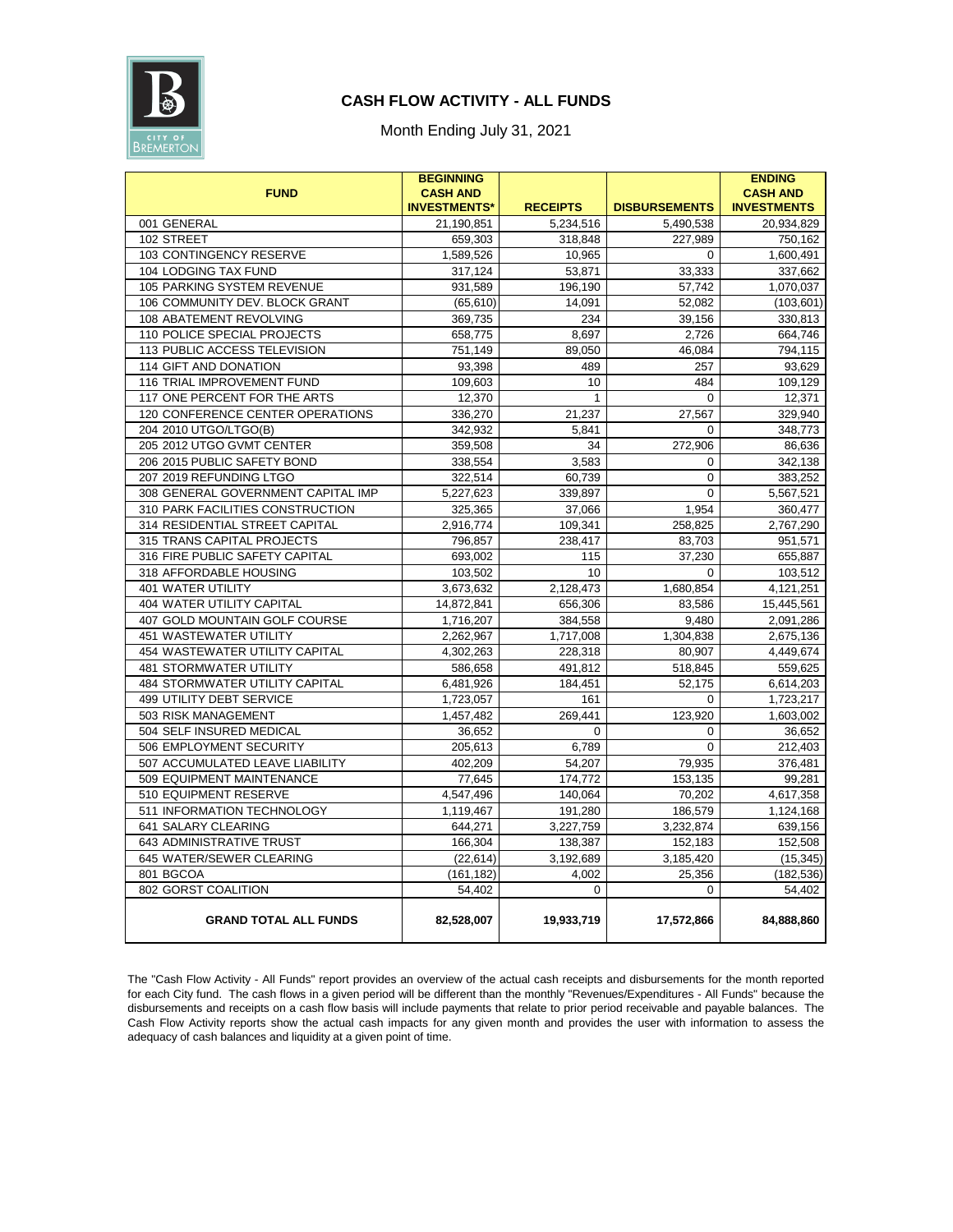

#### **CASH FLOW - GENERAL FUND**

|                      | Dec        | <b>JAN</b> | <b>FEB</b> | <b>MAR</b> | <b>APR</b> | <b>MAY</b> | <b>JUN</b> | JUL        | <b>AUG</b> | $\mathsf{SEP}$ | <b>OCT</b> | <b>NOV</b> | <b>DEC</b> |
|----------------------|------------|------------|------------|------------|------------|------------|------------|------------|------------|----------------|------------|------------|------------|
|                      |            |            |            |            |            |            |            |            |            |                |            |            |            |
| <b>RECEIPTS</b>      |            | 4,878,326  | 4,905,808  | 4,554,843  | 12,244,127 | 8,950,276  | 10,418,084 | 5,234,516  |            |                |            |            |            |
| <b>DISBURSEMENTS</b> |            | 6,023,815  | 5,024,081  | 5,287,385  | 11,941,805 | 5,372,219  | 5,408,955  | 5,490,538  |            |                |            |            |            |
| <b>CASH/INVEST</b>   | 14,297,647 | 13,152,159 | 13,033,886 | 12,301,344 | 12,603,666 | 16,181,723 | 21,190,852 | 20,934,830 |            |                |            |            |            |
|                      |            |            |            |            |            |            |            |            |            |                |            |            |            |